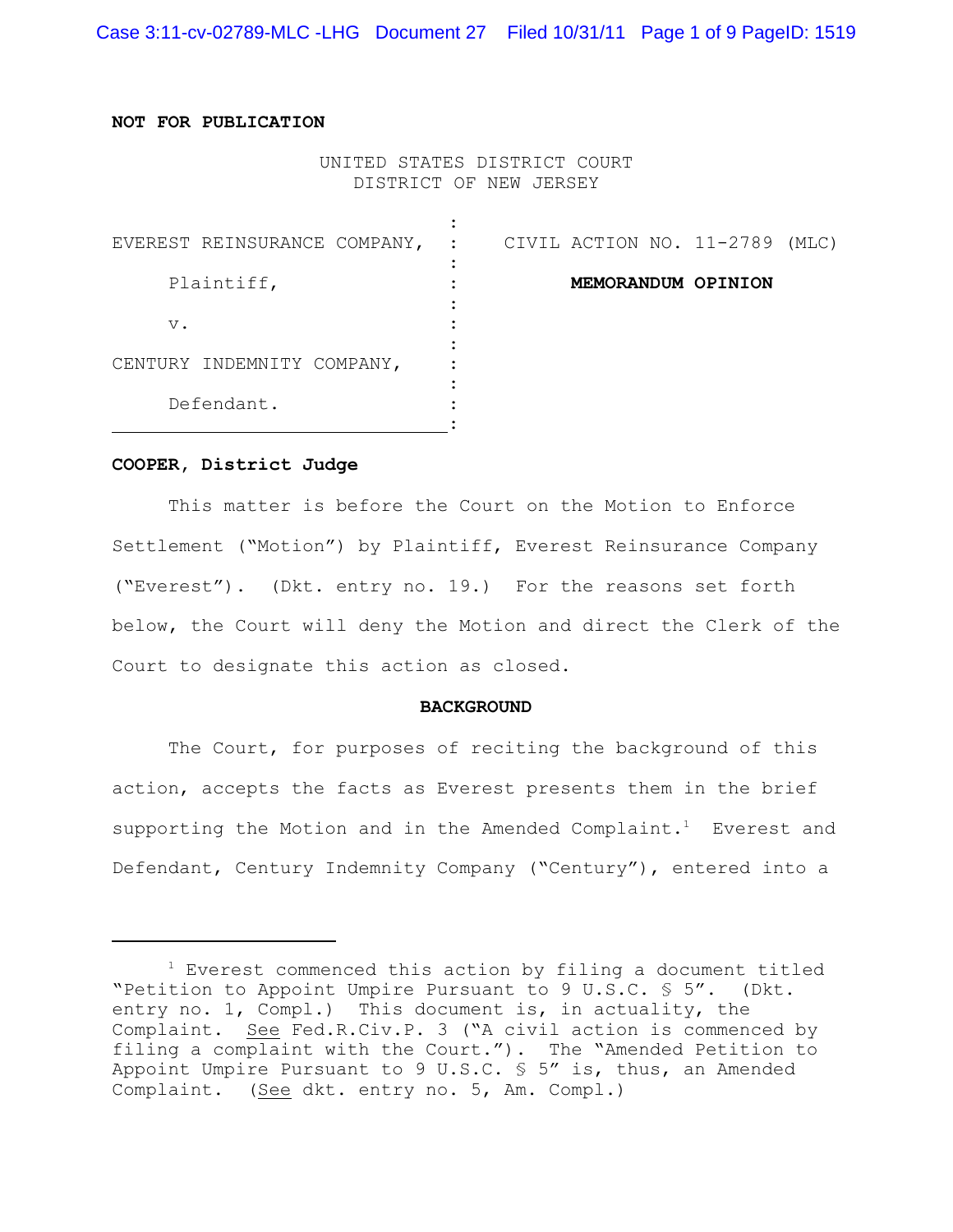First Excess General Liability Excess of Loss Reinsurance Agreement ("Treaty"), effective January 1, 1978. (Am. Compl. at ¶ 6.) Through the Treaty, Everest agreed to reinsure certain liabilities insured by Century, and both parties agreed to submit disputes arising under the Treaty to arbitration. (Id. at ¶¶ 6- 7.) The parties agreed to hold such arbitration before a panel consisting of two party-appointed arbitrators and a neutral umpire. (Id. at  $\mathbb{I}$  7, 9; dkt. entry no. 19-1, Everest Br. Supporting Mot. to Enforce Settlement at 1, 6-8.)

Century demanded such arbitration on February 4, 2011. (Am. Compl. at ¶ 8.) The underlying dispute rises from Century's reinsurance claims against Everest for payments relating to "certain Formosa Plastics asbestos products and asbestos nonproducts claims." (See id.) The arbitration for those claims is the "Formosa Arbitration". (See, e.g., Everest Br. Supporting Mot. to Enforce Settlement at 1; dkt. entry no. 23, Century Opp'n at 5.)

The parties, following Century's demand for arbitration and pursuant to the terms of the Treaty, selected and appointed their respective arbitrators, and drafted and exchanged lists of proposed neutral umpires. (Am. Compl. at ¶ 9.) They were unable, however, to agree upon any of the proposed candidates for umpire. (See id. at  $\mathbb{II}$  10-15.) This action followed.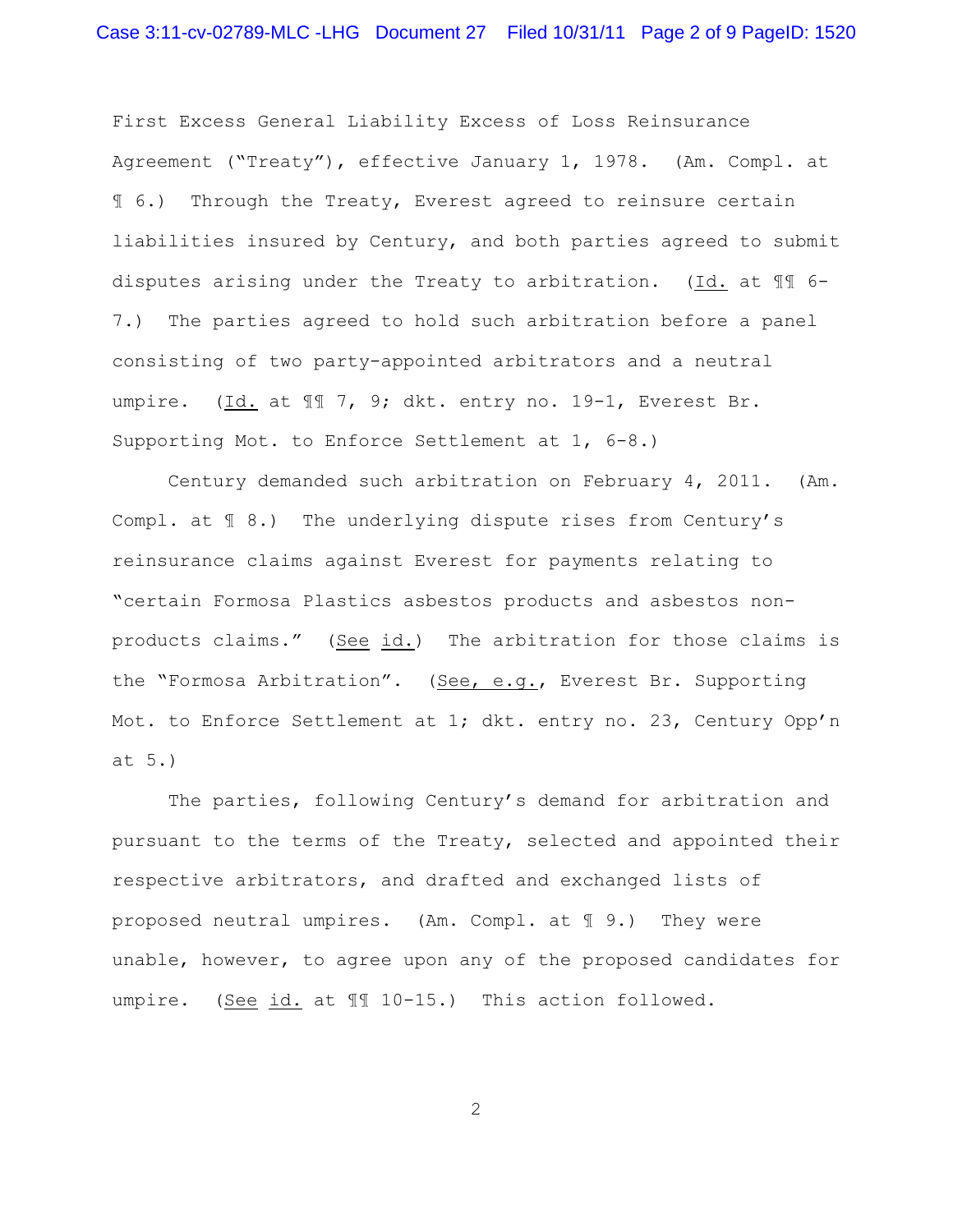## **PROCEDURAL POSTURE**

Through the Amended Complaint, Everest detailed the history of the Formosa Arbitration and "respectfully request[ed] that this Court appoint an umpire in this case or grant such alternate relief as [was] proper." (Id. at ¶ 18.) Everest specifically, in its request for relief, sought an Order:

(a) appointing one of Everest's umpire candidates to serve as umpire in the arbitration between Century and Everest;

(b) alternatively, appointing a neutral party of the Court's choosing to serve as an umpire; (c) alternatively, requiring Century to participate in a neutral umpire selection process; and (d) granting such other relief as the Court deems proper.

(Id. at 5 (ad damnum clause).)

Everest also filed a "Motion to Appoint Umpire Pursuant to 9 U.S.C. § 5", seeking nearly identical relief. (Dkt. entry no. 8, Notice of Mot.; dkt. entry no. 8-1, Everest Br. Supporting Mot. to Appoint Umpire at 34 ("Everest respectfully requests that this Court enter an Order either appointing one of Everest's umpire candidates or some other neutral party to serve as an umpire in the arbitration between Everest and Century, or alternatively, requiring Century to participate in the neutral selection process proposed by Everest.").) In its supporting brief, Everest described the ARIAS neutral umpire selection process, an industry standard for umpire selection, and suggested that the Court compel Century to participate in that process. (Everest Br.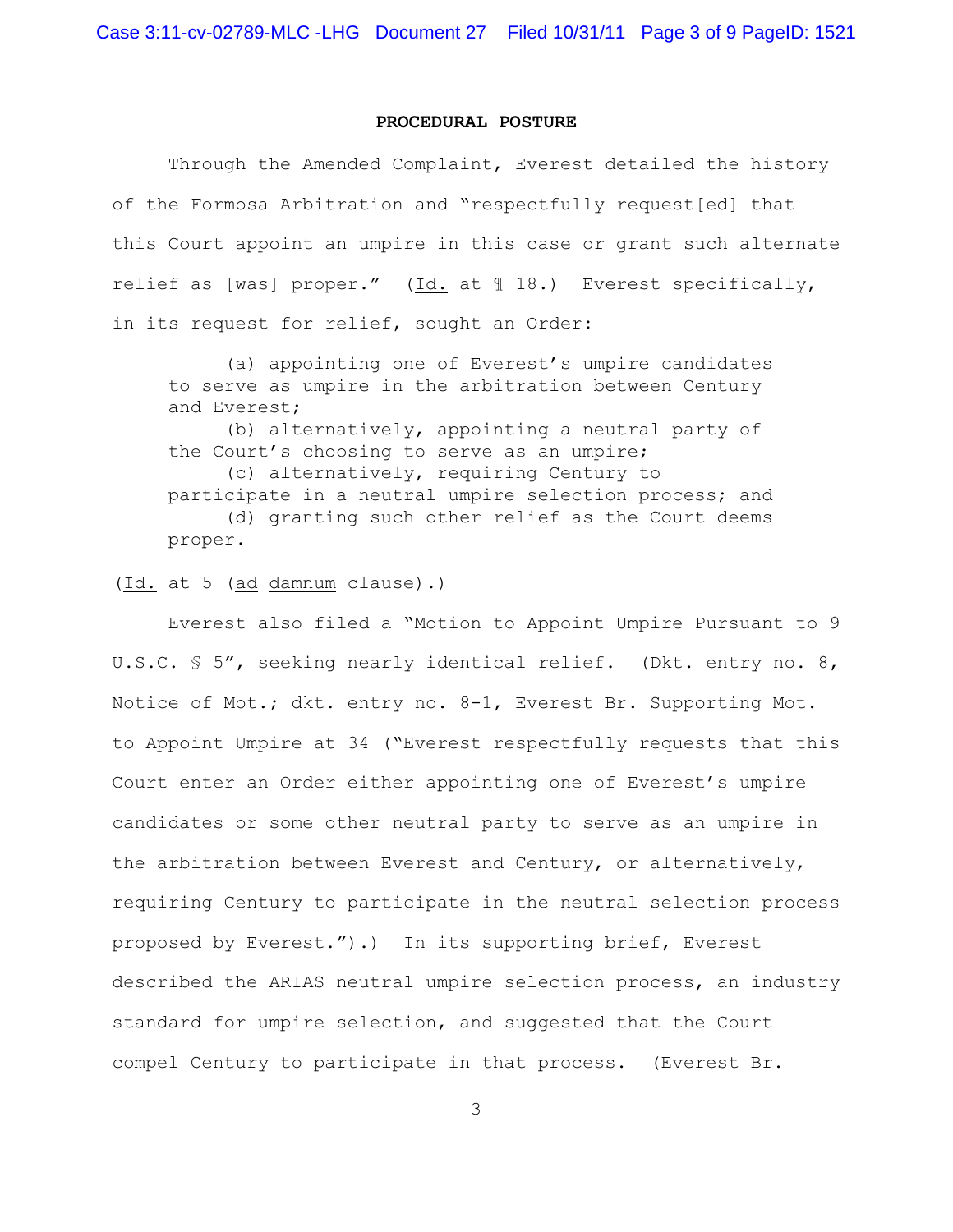Supporting Mot. to Appoint Umpire at 32-33.) Century responded by filing what it referred to as a Motion to Dismiss Everest's Motion to Appoint Umpire. (Dkt. entry no. 18, Mot. Dismiss.)

Century, however, thereafter contacted Everest and proposed that the parties select an umpire, using the ARIAS selection process. (See Everest Br. Supporting Mot. to Enforce Settlement at 1.) Everest agreed, subject to "certain minor adjustments" to the selection process. (Id. at 1.) Everest and Century also agreed to use the adjusted umpire selection process in two other pending arbitrations, the "Congoleum Arbitration" and "Flintkote Arbitration". (Id.)

Pursuant to their agreement to use the adjusted umpire selection process in these three proceedings ("Global Agreement"), Everest and Century selected an umpire in the Formosa Arbitration and notified the Court, by letter dated September 30, 2011, of such selection. (See dkt. entry no. 22, Letter From Everest's Counsel ("the parties have selected an umpire in the Formosa Arbitration pursuant to the parties' global agreement").) The parties also noted that the Motion to Appoint Umpire and Motion to Dismiss were moot and, accordingly, they withdrew both motions. (Id.)

Everest, through the Motion and supporting papers, now alleges that Century breached the Global Agreement by moving in the United States District Court for the Southern District of New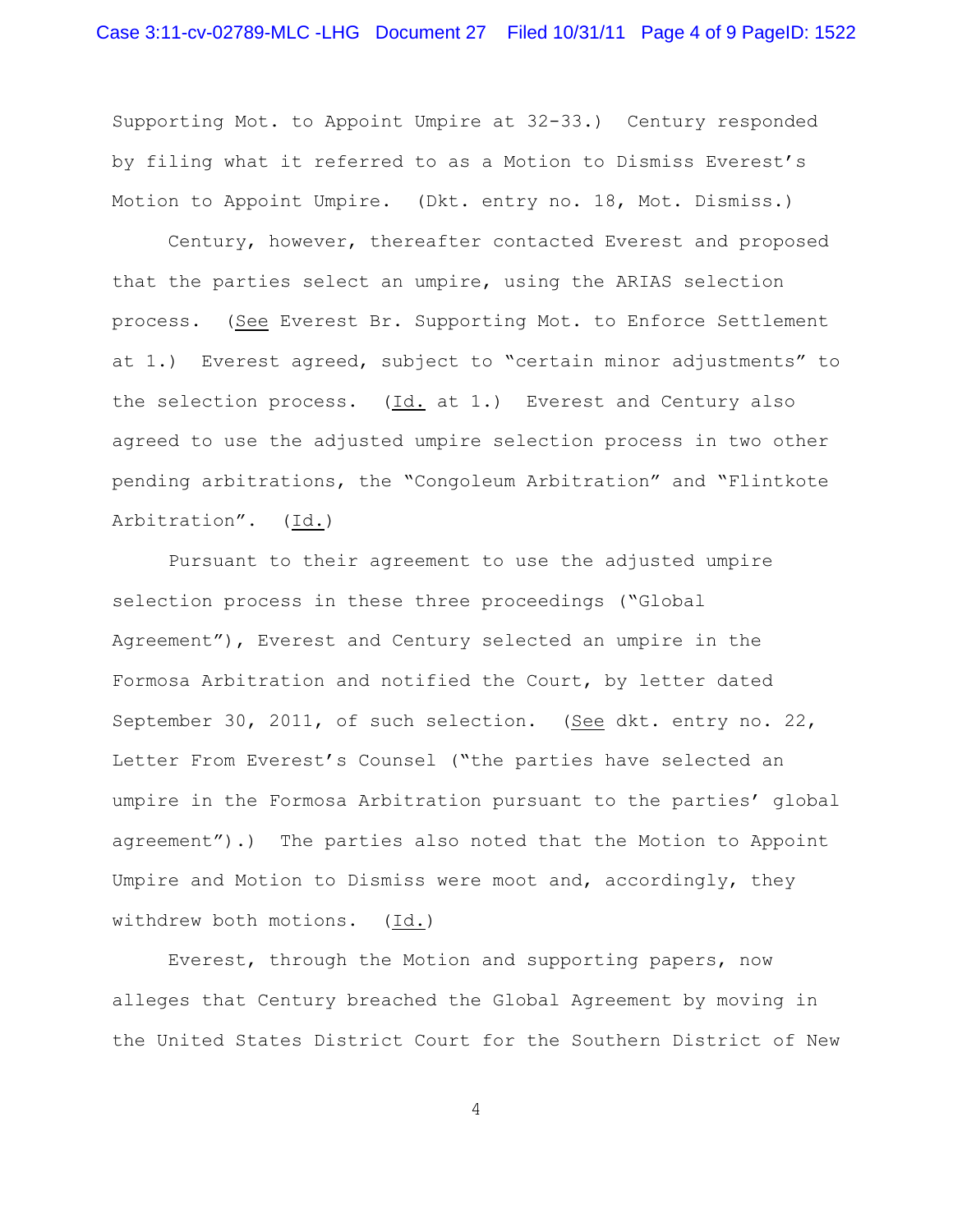York to consolidate the Congoleum Arbitration with a fourth arbitration, the "Foster Wheeler Arbitration". (Everest Br. Supporting Mot. to Enforce Settlement at 2).<sup>2</sup> The Foster Wheeler Arbitration, unlike the Congoleum Arbitration, is ongoing; in the Foster Wheeler Arbitration, the parties have already selected and appointed a panel, and completed document discovery. (Id. at 3.) Everest thus argues, inter alia, that Century's attempt to consolidate the Congoleum Arbitration and Foster Wheeler Arbitration "is in reality nothing more than a strategic play by Century to present the Congoleum [A]rbitration dispute to an arbitration panel of its choosing rather than a panel selected as the parties had agreed." (Id. at 2.)

Everest also alleges, in contradiction to its earlier filings, that the parties have not yet selected an umpire in the Formosa Arbitration. Everest instead claims that the parties are still engaged in that umpire selection process. (Id. at 10.) Everest does not, however, indicate that this process has "deadlocked," as it had in earlier filings. (Compare id., with Everest Br. Supporting Mot. to Appoint Umpire at 9-12.)

Everest thus seeks enforcement of the Global Agreement "with respect to umpire selection in the Formosa, Congoleum and Flintkote arbitrations, and requiring Century to withdraw its

 $2$  See Petition to Compel Arbitration, Century Indem. Co. v. Everest Reinsurance Co., No. 11-5893-LTS, dkt. entry no. 1 (S.D.N.Y. Aug. 22, 2011).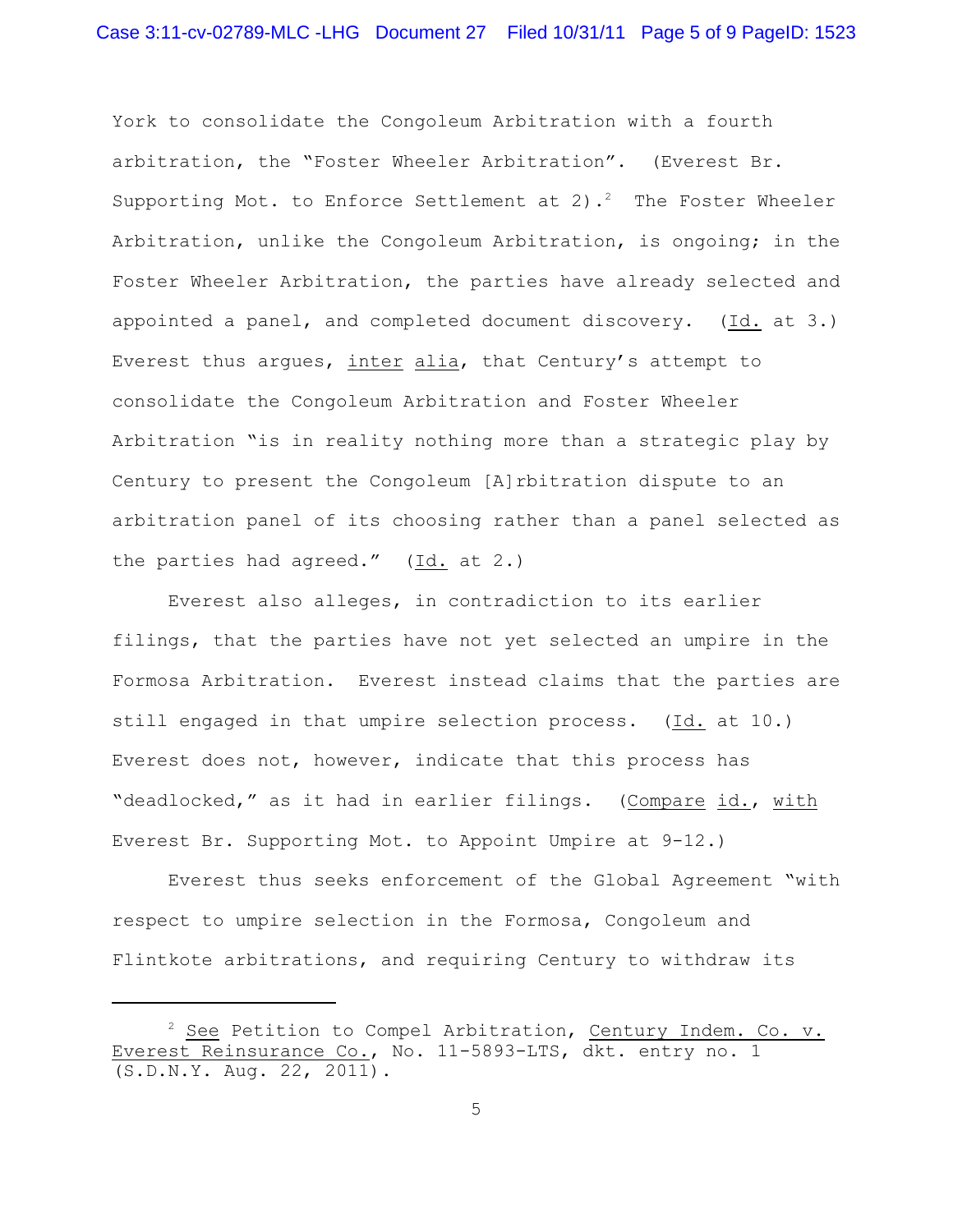motion to consolidate the Congoleum arbitration into the Foster Wheeler arbitration[.]" (Everest Br. Supporting Mot. to Enforce Settlement at 24.)

#### **DISCUSSION**

# **I. Everest's Request for Relief with Respect to the Congoleum Arbitration and the Flintkote Arbitration**

As noted in the Amended Complaint, "[t]his is an action to appoint an umpire, pursuant to Section 5 of the Federal Arbitration Act (the "FAA"),  $9 \text{ U.S.C. } $ 5.$ " (Am. Compl. at  $\text{\textsterling} 1.$ ) This is, more specifically, an action to appoint an umpire in the Formosa Arbitration. (See id. at ¶¶ 8, 18 (referencing the parties' dispute relating to Century's "reinsurance billing of certain Formosa Plastics asbestos products and non-products claims[,]" and seeking related relief "in this case" (emphasis added)).) Everest has repeatedly stated that its request for relief was specific to the Formosa Arbitration. (See id.; Everest Br. Supporting Mot. to Appoint Umpire (noting need for umpire in Formosa Arbitration and failing to otherwise mention need for umpire selection in other pending arbitration proceedings).)

Because Everest did not seek relief relating to the Congoleum Arbitration or the Flintkote Arbitration in either the Complaint or the Amended Complaint, the Court will not grant such relief now. A movant may not seek relief beyond the scope of its initial pleadings. See Schneiderman v. United States, 320 U.S.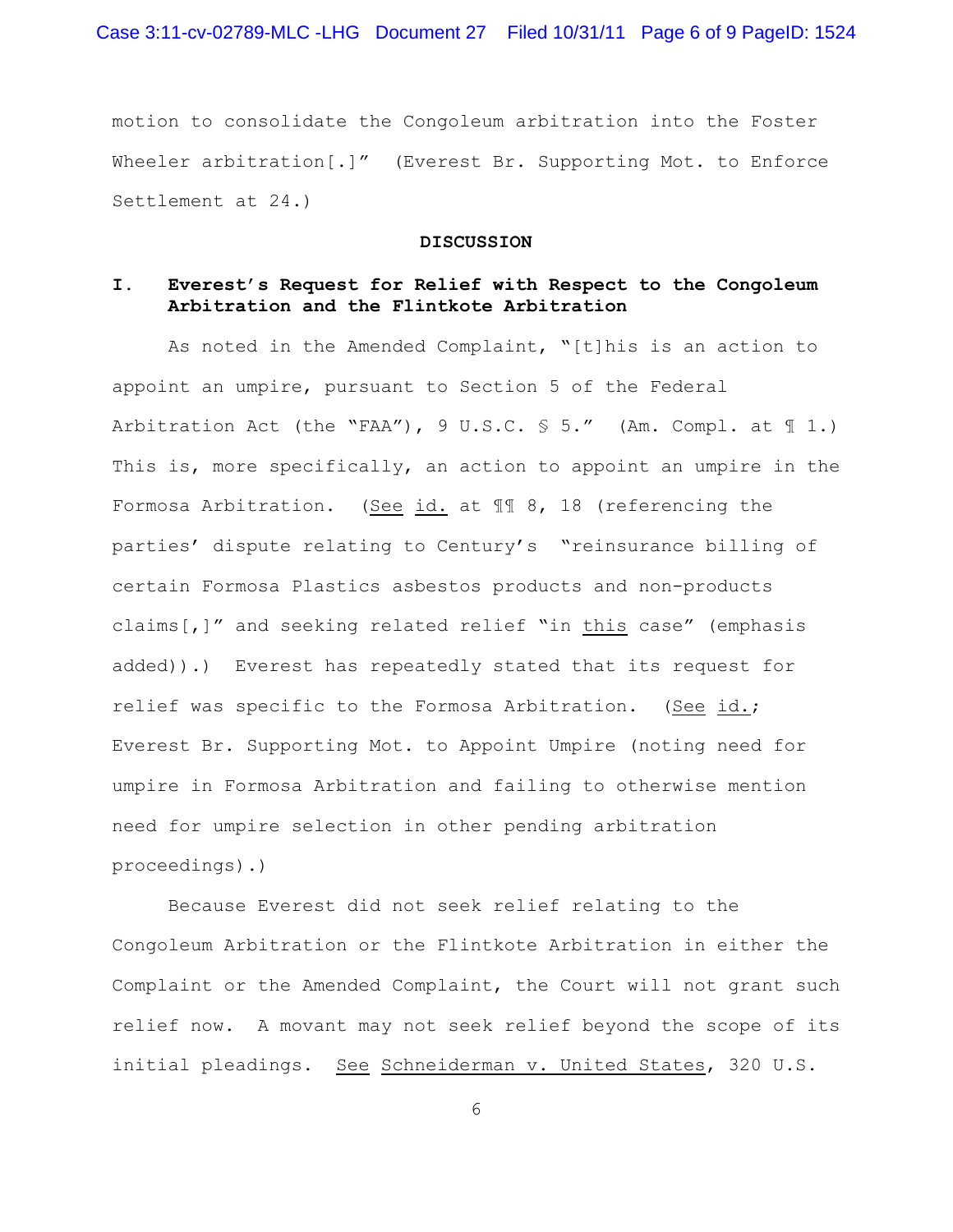118, 159-60 (1943) (limiting argument, in naturalization proceeding, to matters charged in the complaint); Liberty Lincoln-Mercury v. Ford Motor Co. 134 F.3d 557, 569-70 (3d Cir. 1998) (reversing entry of judgment premised upon claim first raised in plaintiff's "Motion to Enforce"); Morris v. Phila. Hous. Auth., No. 95-6650, 1996 WL 167615, at \*4 (E.D. Pa. Apr. 10, 1996) (noting that plaintiff may not move for judgment on claims not raised in complaint), aff'd, 106 F.3d 386 (3d Cir. 1996) (table). The Court will, accordingly, deny the Motion insofar as Everest seeks relief relating to the Congoleum Arbitration and Flintkote Arbitration.

The Court's decision in this matter is buttressed by Federal Rule of Civil Procedure ("Rule") 8. Rule 8 protects parties from surprise and undue prejudice in litigation, by requiring the party seeking relief to set forth a short and plain statement of its claims for relief and a demand for such relief. Fed.R.Civ.P. 8(a)(2)-(3); see also Sun Microsystems v. Versata Enters., Inc., 630 F.Supp.2d 395, 409 n.11 (D. Del. 2009) (noting that purpose of Rule 8 "is to avoid surprise and undue prejudice"). Granting Everest relief beyond that sought in the Amended Complaint would contravene the purpose of Rule 8 and subject Century to such surprise and undue prejudice.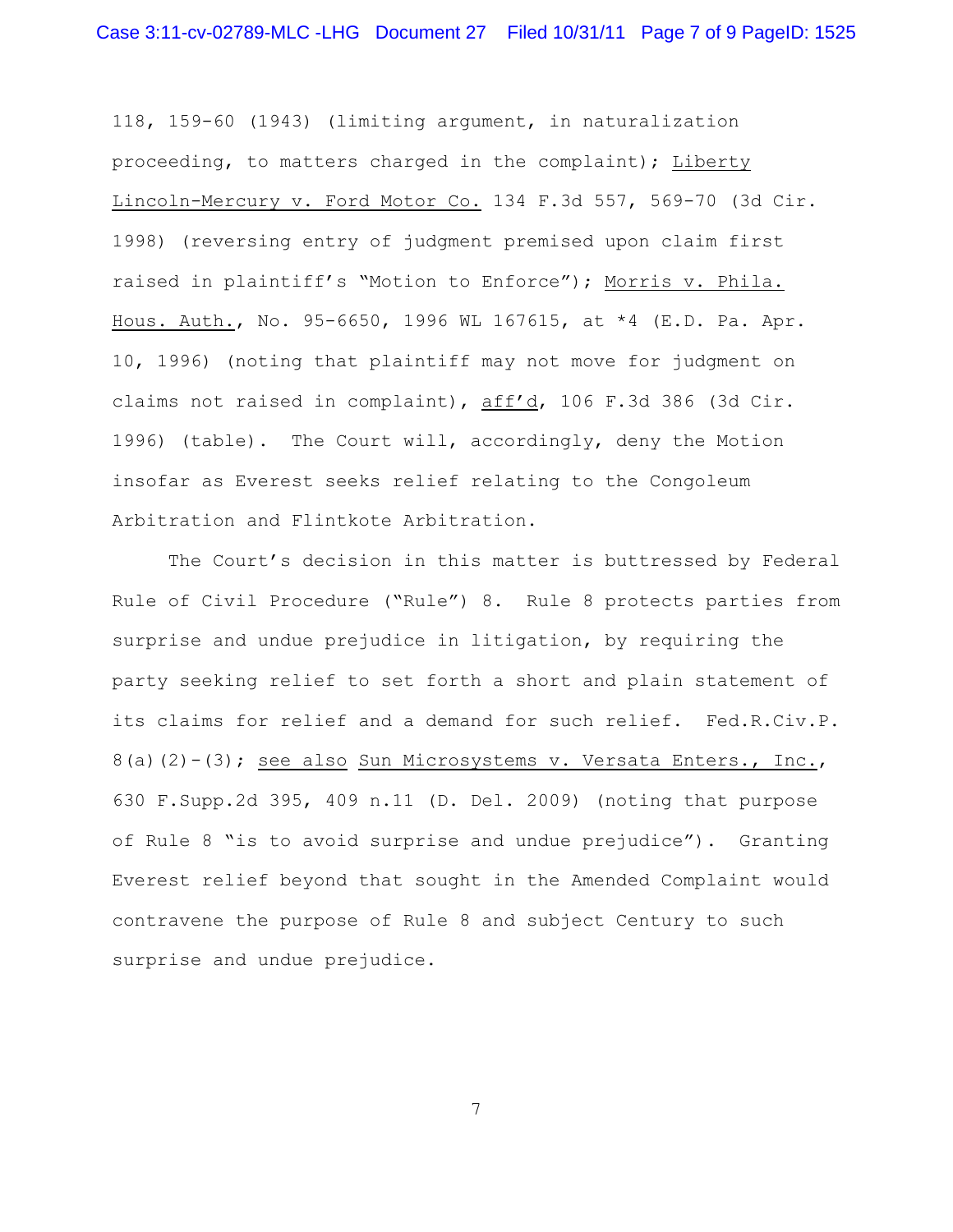# **II. Everest's Request for Relief with Respect to the Formosa Arbitration**

The Court will also deny the Motion insofar as Everest seeks relief pertaining to the Formosa Arbitration, as moot. Everest came before the Court, asking the Court either to appoint an umpire or to compel Century to participate in a neutral umpire selection process. (Am. Compl.; Mot. to Appoint Umpire.) When Century agreed to participate in the ARIAS selection process, Everest obtained by settlement the relief it sought by judicial intervention. (See Letter From Everest's Counsel; see also Everest Br. Supporting Mot. to Appoint Umpire at 9-12 (detailing parties' joint efforts to move forward with Formosa Arbitration).) Because Everest has failed to demonstrate how or if Century breached the Global Agreement inasmuch as it affects the Formosa Arbitration--because, in fact, Everest has demonstrated that Century has willingly participated in the Formosa Arbitration umpire selection process (see Everest Br. Supporting Mot. to Enforce Settlement at 9-12)--the Court will not intervene.

### **CONCLUSION**

The Court will issue an appropriate Order, denying the Motion. Because Everest has obtained the relief sought in its Amended Complaint, the Court will further order the Clerk of the Court to designate this action as closed.